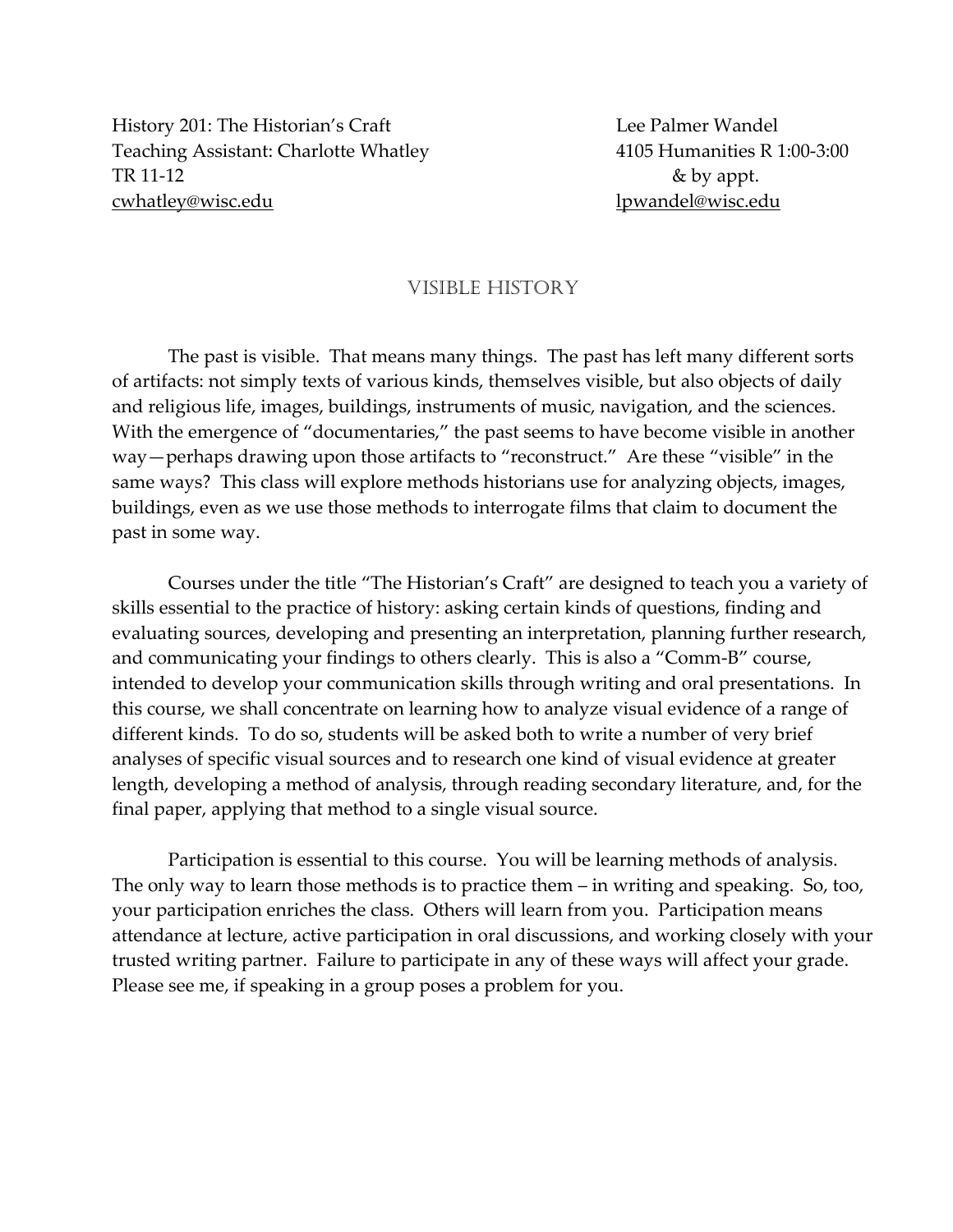## **Requirements**:

The craft of history rests upon reading, listening, speaking and writing analytically. In this class, students will practice all of these skills.

## *Reading*:

 There is one required text, Michael Baxandall's *Painting & Experience in Fifteenth‐ Century Italy*, which students are asked to complete by their first section meeting.

#### *Listening*:

- For everyone to be able to listen, there must be
- $\bullet$  no distractions: no cellular devices, no surfing the web, no email, no other activities than listening to others, and no earphones. Anyone texting, emailing, surfing, or using their laptops for anything other than notes will lose the privilege of using a laptop for the semester.
- when your screen is elsewhere, not only are you elsewhere, but those around you will find it more difficult to listen.
- Listening is not a passive activity. Historians listen with a number of questions in mind:
	- 1) What is the argument, the claim this historian is making?
	- 2) What is the evidence for this claim?
	- 3) Is the evidence anomalous—exceptional in some way—or representative?
	- 4) Might there be other kinds of evidence that would challenge this claim?
	- 5) Is the claim persuasive, that is, does the historian build an argument, step by step, showing the listener each step of the analysis?
	- 6) Can you think of other questions one asks?

In history classes, then, we listen to others—to lecture, but also to other participants. We listen to our sources, each one of which has a "voice"—though it was created at some point in the past, human hands made that source.

Each person in our classes brings analytic skills and a different perspective. Those perspectives help all of us to analyze more complexly and more circumspectly.

#### *Writing*:

 Every student in this class will hone the skill of visual analysis, through a series of brief analyses of different kinds of visual evidence, as detailed in the schedule of weekly meetings. Those analyses are due in lecture, Thursday of the week they are assigned.

 $\Box$  In addition, every student will identify one piece of visual evidence at the beginning of the semester that s/he wishes to explore in greater depth over the semester. In discussion section, each student will in 5‐minute oral presentations

 $\Diamond$  introduce the visual evidence s/he has chosen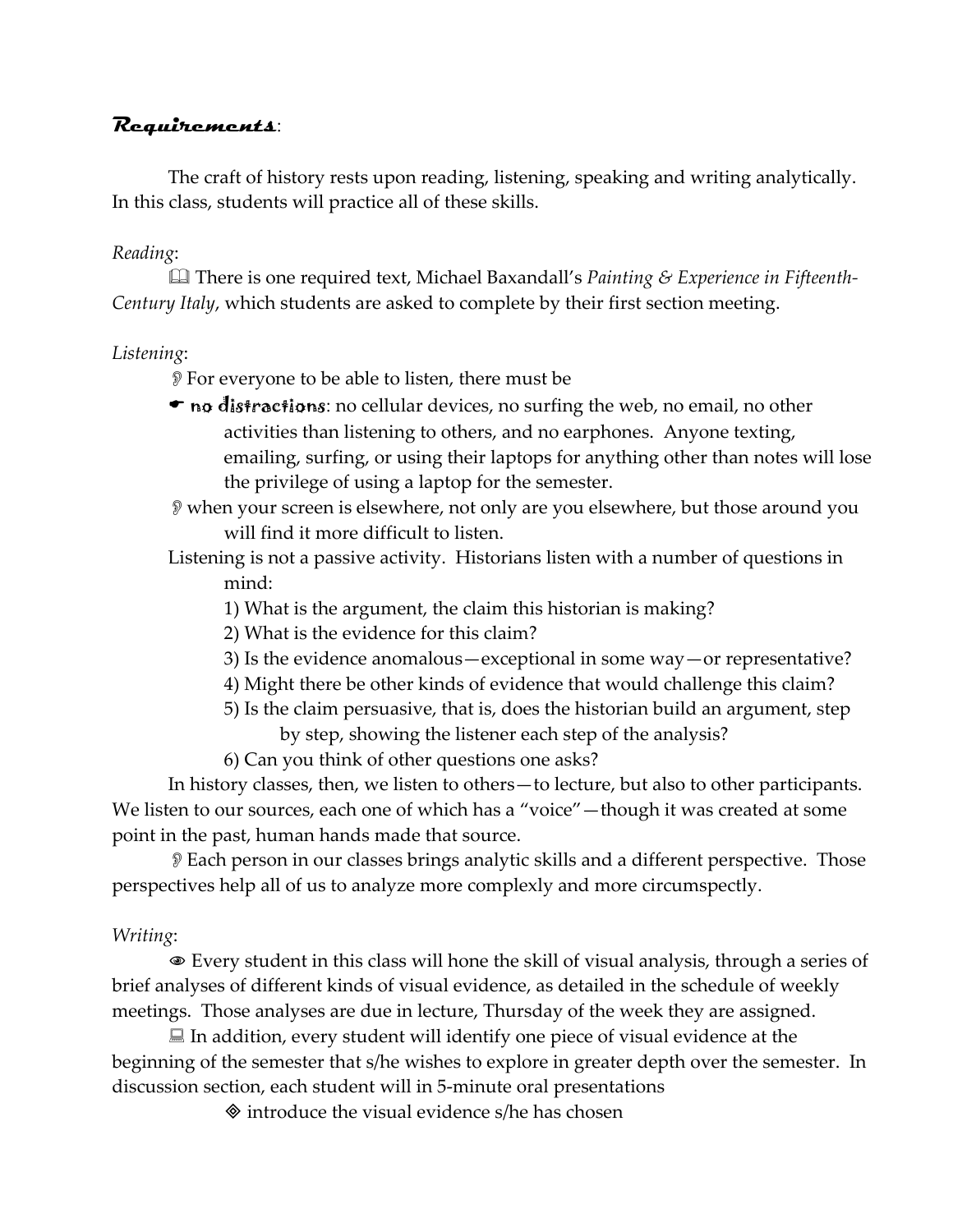| ◈ present a brief bibliography on that kind of visual evidence: what are the                                                                                                                                   |
|----------------------------------------------------------------------------------------------------------------------------------------------------------------------------------------------------------------|
| methods scholars have developed for analyzing this visual evidence?                                                                                                                                            |
| ♦ present brief conclusions:                                                                                                                                                                                   |
| what can one say about this piece as evidence of the past?                                                                                                                                                     |
| what does it reveal of the past?                                                                                                                                                                               |
| how does it change our understanding of the past?                                                                                                                                                              |
| In addition, this assignment has multiple written components:                                                                                                                                                  |
| $\Box$ a one-page preliminary bibliography, formatted according to the Chicago                                                                                                                                 |
| Manual of Style:                                                                                                                                                                                               |
| http://www.chicagomanualofstyle.org.ezproxy.library.wisc.edu/16/ch1                                                                                                                                            |
| 4/ch14_toc.html                                                                                                                                                                                                |
| $\blacksquare$ an annotated bibliography, also formatted according to the CMS                                                                                                                                  |
| $\Xi$ a one-page description of your method of analysis                                                                                                                                                        |
| $\Xi$ a 1500-word essay analyzing your visual evidence:                                                                                                                                                        |
| what can it tell us about the past?                                                                                                                                                                            |
| what are its limits, ambivalences, puzzles?                                                                                                                                                                    |
| how does it change your understanding of the past?                                                                                                                                                             |
| the essay will be due first in rough draft to your trusted writing partner<br>March 31, who will present it to discussion the week of April 10<br>final revisions due to your trusted writing partner April 20 |
| The polished essay is due May 5                                                                                                                                                                                |

**PLAGIARISM** is about how we think about ourselves in relationship to other scholars. It comprises one crime—claiming the ideas of others as our own or intellectual theft—and the failure to treat our own perspectives as valuable to the larger community of scholars. For the University of Wisconsin's policy, see: https://students.wisc.edu/student-conduct/academic-integrity/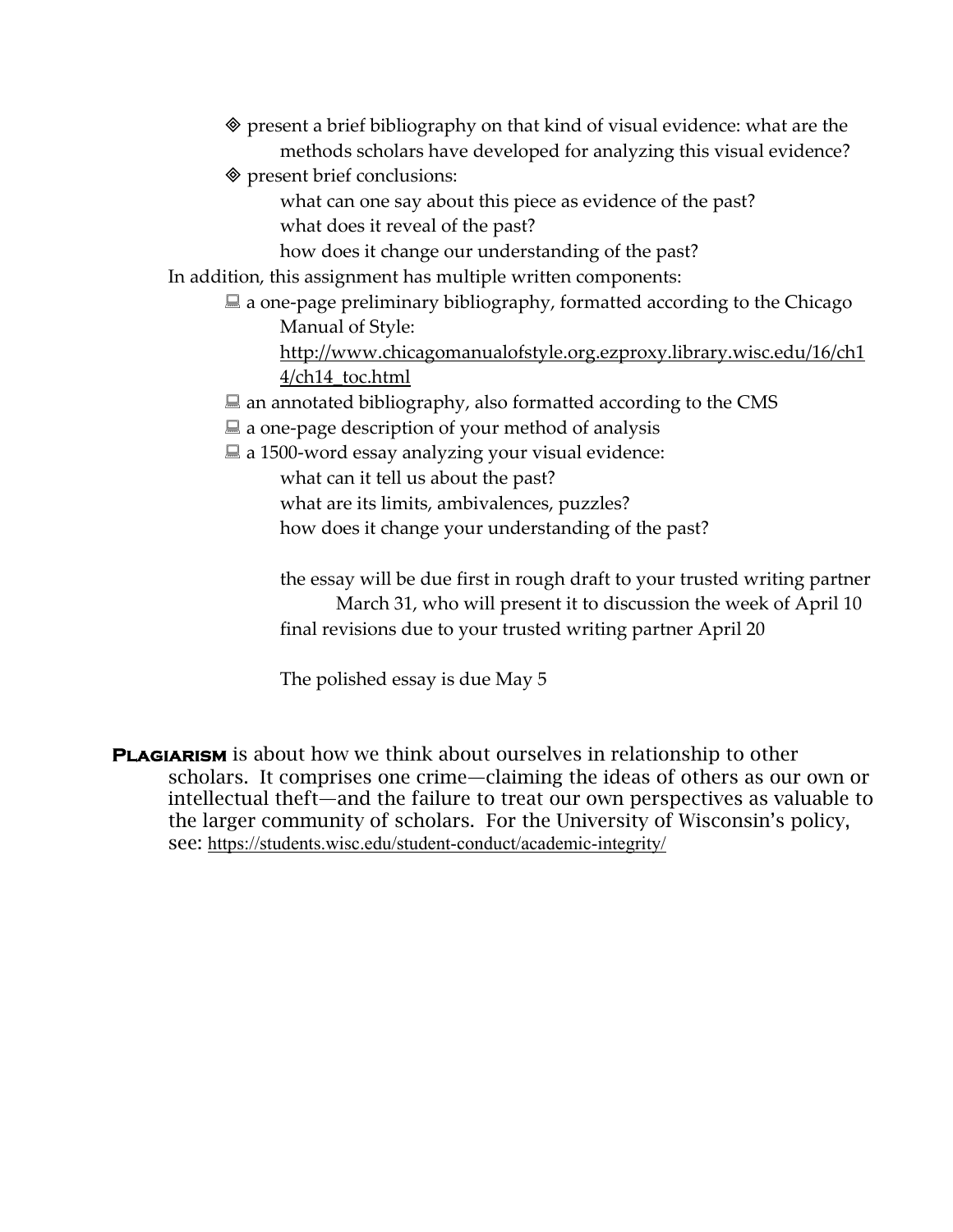# *Help:*

For writing:

The Writing Center: http://www.writing.wisc.edu/ "Sift and Winnow: Libraries@ UW" (go.wisc.edu/siftwinnow) – a new online tutorial tool to support information literacy The Chicago Manual of Style: http://www.chicagomanualofstyle.org.ezproxy.library.wisc.edu/16/contents.html

For research: the staffs of University Libraries

Useful Links:

http://www.lib.berkeley.edu/TeachingLib/Guides/Internet/Evaluate.html http://guides.library.jhu.edu/evaluatinginformation

http://archive.org/index.php

http://www.gothicivories.courtauld.ac.uk/insight/yvard\_collaboratinginstitutions/yvard\_col laboratinginstitutions\_01.html

http://www.ted.com/talks/jk\_rowling\_the\_fringe\_benefits\_of\_failure.html

http://www.youtube.com/watch?v=UF8uR6Z6KLc&feature=player\_embedded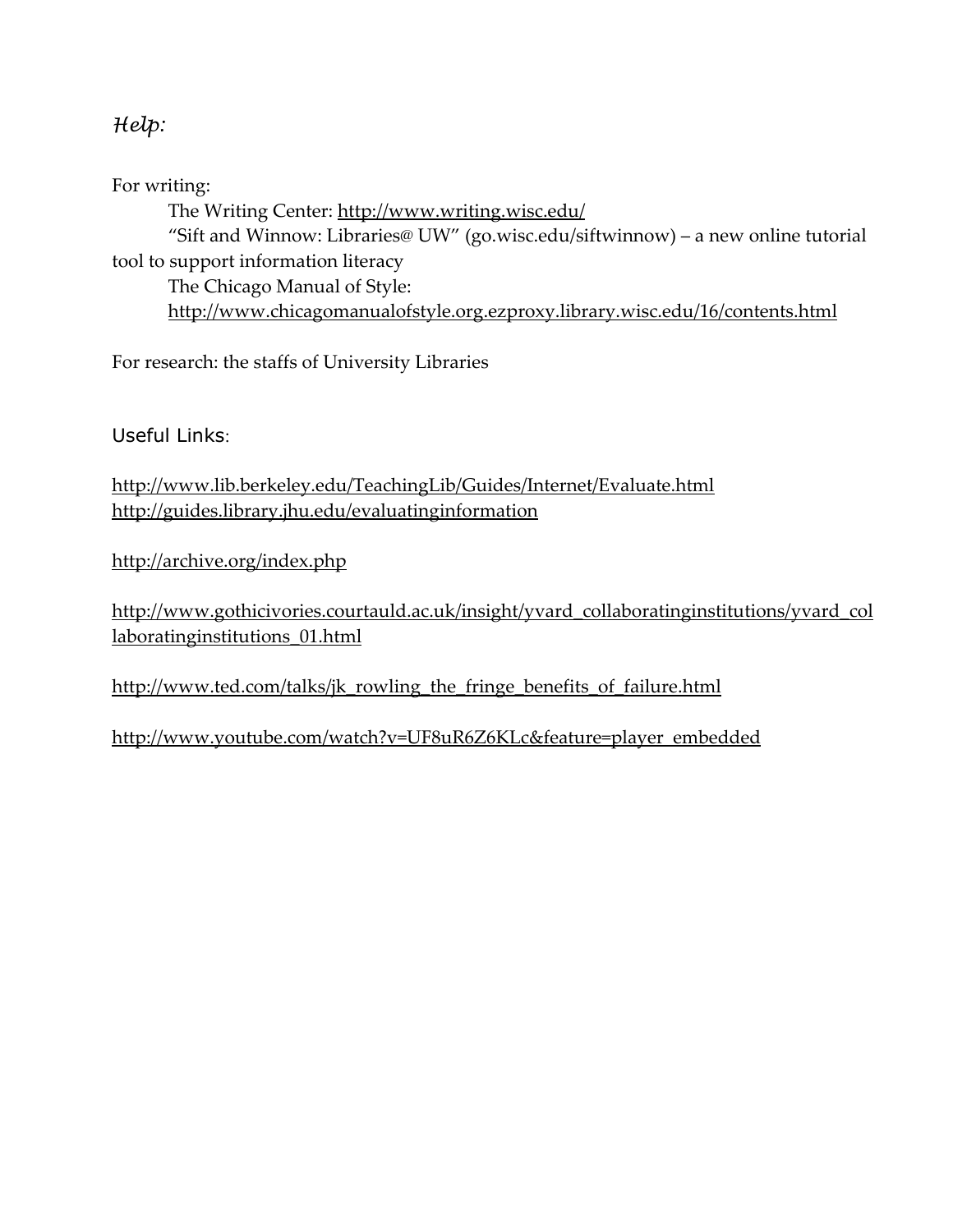#### Weekly Meetings

- 1/17 Introduction: Teaching Our Eyes to See as Historians
- 1/19 Topography Michael Baxandall, *Painting and Experience in Fifteenth‐Century Italy*, entire.

#### 1/24 Water

1/26 Coastlines

 First analysis: choose one map and write 250 words describing how the map represents water. Pay attention to line and color. How does water define space? How did the cartographer define space using water? Identify one kind of visual evidence, in consultation with teaching staff.

- 1/31 Cartography I
- 2/2 Cartography II

 Second analysis: write 250 words describing how cartographers differentiate space. What are the signifiers for mountains? What is the relationship between somatic experience and signifier? Can you "know" what a mountain is from a map?

5 minute presentation of your visual evidence in discussion

## 2/7 Objects

2/9 Material Culture

 Third analysis: make a list of twenty words to describe a single physical object. Exchange that list with your trusted writing partner and discuss the limits of those words, as well as the knowledge they communicate.  $\stackrel{*}{\ast}$  developing a vocabulary for talking about things.

- 2/14 "Images"
- 2/16 "Images"

 Fourth analysis, first analysis of "Las Meninas": https://www.museodelprado.es/en/the-collection/art-work/lasmeninas/9fdc7800‐9ade‐48b0‐ab8b‐edee94ea877f?searchid=6297b822‐cf68‐ ed25‐b73d‐7e485d155e65

"First impressions": in 100 words, describe what first strikes the eye in this painting.

bibliographies: methods for analyzing visual evidence

■ One page preliminary bibliography on your visual evidence due in section.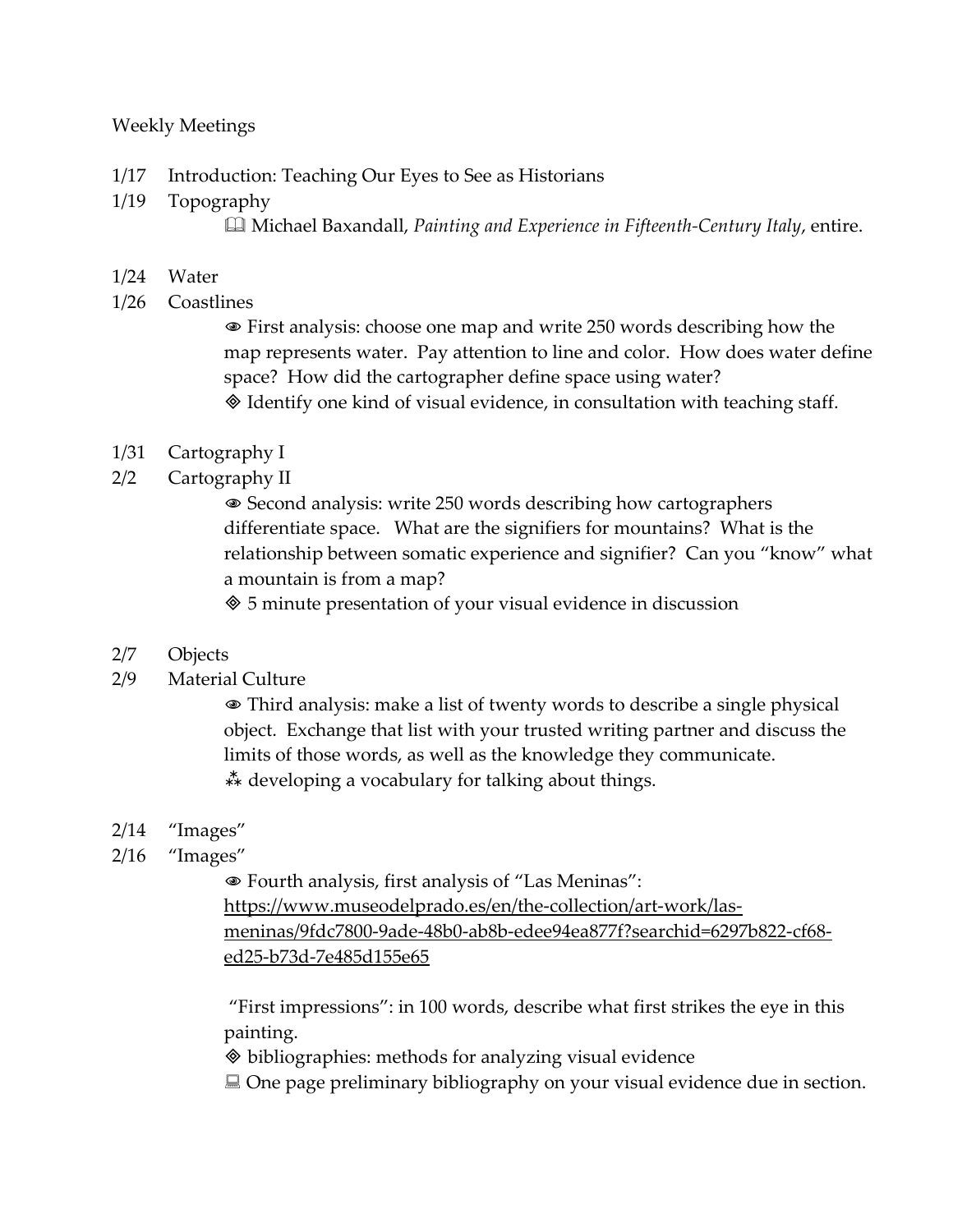#### 2/21 Portraits

2/23 The Visual Language of Cloth

 Fifth analysis, second analysis of "Las Meninas." Analyze the clothing in 250 words. How does Velázquez communicate information about cloth? Describe each figure's clothing, with attention to your vocabulary. Exchange this description with your trusted writing partner and compare the language for cloth.

cloth as historical evidence

2/28 Gesture

3/1 Vatel 7 p.m.

3/2 Placement of Figures

 Sixth analysis, third analysis of "Las Meninas." Describe the relationships among the different figures in 250 words. Pay particular attention to hands and heads.

 $\stackrel{*}{\ast}$  gesture as historical evidence: problems and limits

- 3/7 The Human Body
- 3/9 From Vesalius to Your Doctor's Office

 Seventh analysis: choose one of Vesalius's representations of the human body: http://archive.nlm.nih.gov/proj/ttp/flash/vesalius/vesalius.html and a modern medical image. Please provide a copy of or specific hyperlink for each image you are analyzing. In 100 words, compare the visual information each is seeking to convey. How is each seeking to teach you what to think about the body? What information might be unintended?  $\stackrel{*}{\ast}$  representation and the body:

- 3/14 Bones
- 3/16 Blood

 Annotated Bibliography due. Please follow the Chicago Manual of Style: http://www.chicagomanualofstyle.org.ezproxy.library.wisc.edu/16/ch14/ch14\_ toc.html

Spring Break

3/28 "Historical Film"

 $3/29$  Braveheart 7 p.m.

- 3/30 Braveheart
	- $\blacksquare$  Rough draft due to your trusted writing partner
	- $\stackrel{*}{\ast}$  analyzing films of the past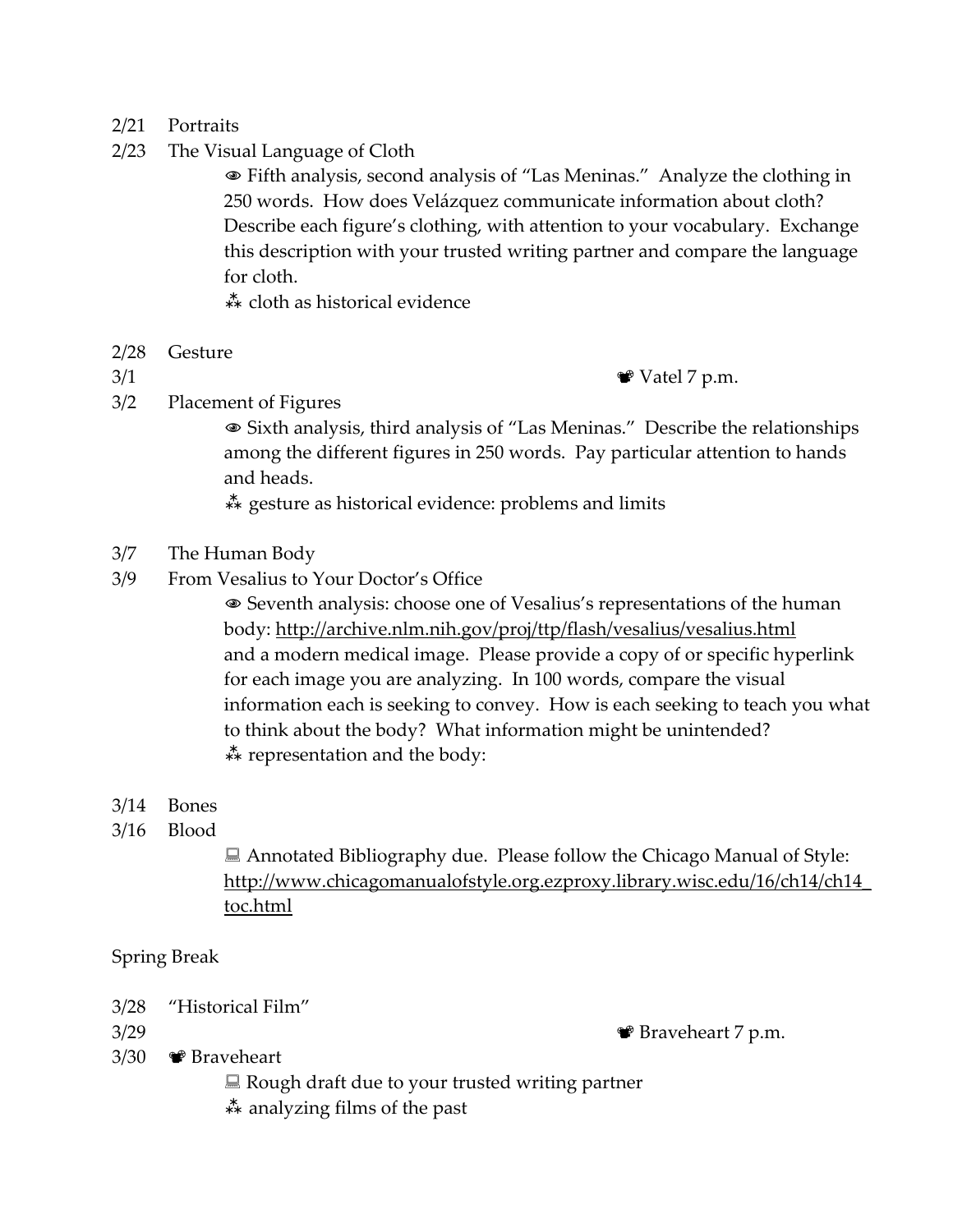- 4/4 Representing Space
- 4/6 Architecture as Historical Evidence

 Eighth analysis: fourth analysis of "Las Meninas": How does Velázquez represent space? How does he signal to the viewer that the space is fictive?  $**$  space as a historical source

- 4/11 Interiors
- 4/13 Exteriors

 Final analysis, choose one kind of representation of architectural space—a floor plan, an elevation, a painting of an interior—and in 150 words, analyze it as historical evidence. What can we learn about lived experience from it? What are its limits as evidence?

 $\otimes$  oral reports on rough drafts

 $\blacksquare$  one-page description of your method of analysis

- 4/18 Urban Topographies
- 4/20 Landscapes

 $\Box$  Polished draft due to your trusted writing partner for revisions  $\stackrel{*}{\ast}$  landscapes and history

- 4/25  $\bullet$  Lincoln
- $4/27$   $\bullet$  Lincoln

■ Writing partner's marked draft due back

- "history" and film
- 5/2 "Documentaries" Representing Lives
- 5/4 Seeing History
- $5/5$   $\Box$  Final essay due